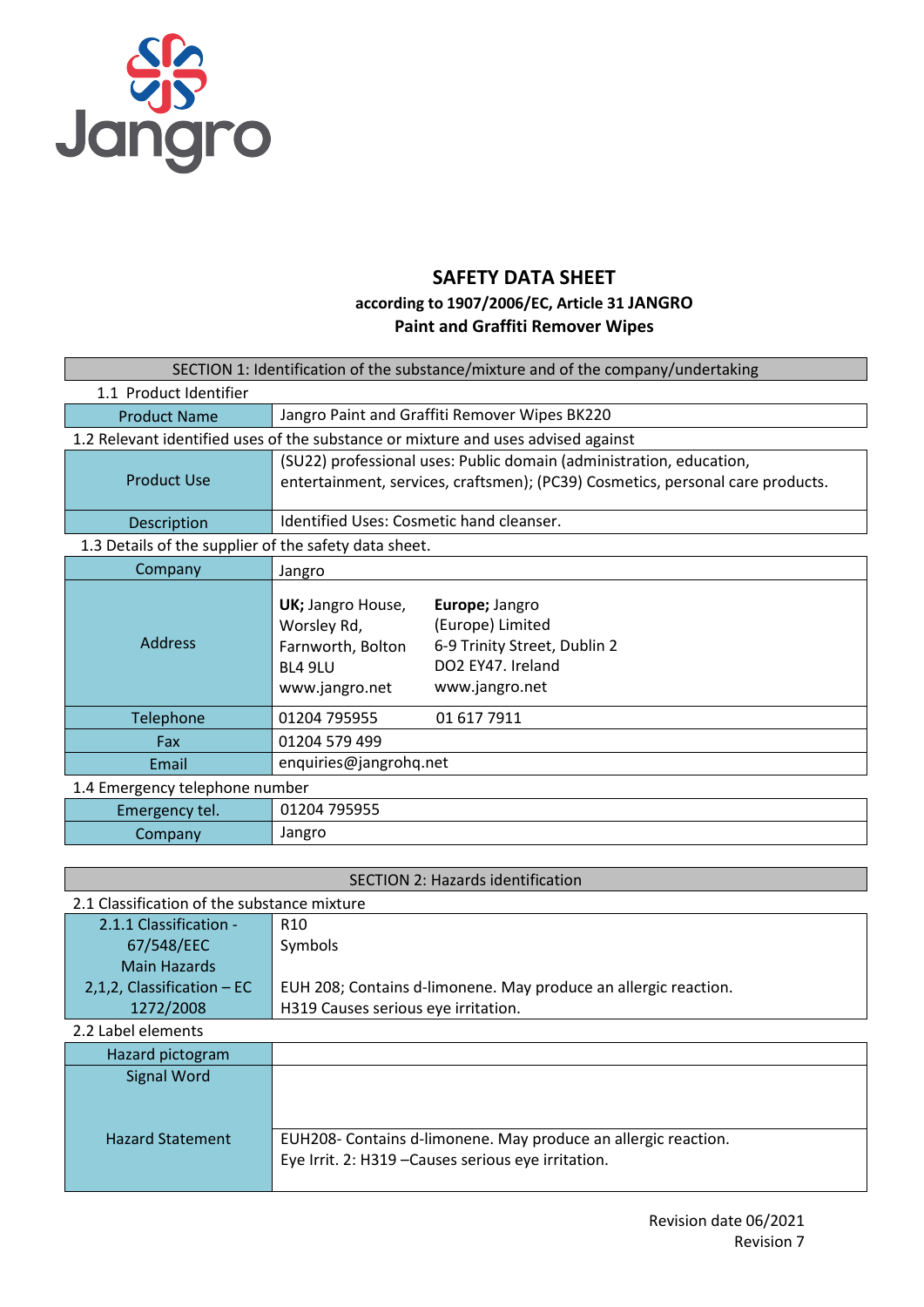

| <b>Precautionary Statement:</b> | P102 - Keep out of reach of children.                                                 |
|---------------------------------|---------------------------------------------------------------------------------------|
| Prevention                      | P103 - Read label before use.                                                         |
|                                 | P233 - Keep container tightly closed.                                                 |
|                                 | P264 - Wash thoroughly after handling.                                                |
|                                 | P280- Wear protective eye protection.                                                 |
| <b>Precautionary Statement:</b> | P101 - If medical advice is needed, have product container or label to hand.          |
| Response                        | P301+P312-IF SWALLOWED: call a POISON CENTER or doctor/physician if you feel          |
|                                 | unwell.                                                                               |
|                                 | P305+p361+P338 - IF IN EYES: Rinse cautiously with water for several minutes.         |
|                                 | Remove contact lenses, if present and easy to do. Continue rinsing.                   |
|                                 | P337+P313 - If eye irritation persists: Get medical advice/attention.                 |
| <b>Precautionary Statement</b>  | P370+P378 – In case of fire: Use alcohol resistant foam, carbon dioxide $(CO2)$ , Use |
| <b>Storage</b>                  | extinguishing media appropriate to the surrounding fire conditions for extinction.    |
| <b>Precautionary Statement:</b> | P403+P235 -Store in a well ventilated place. Keep cool.                               |
| Disposal.                       |                                                                                       |
|                                 | P501 -Dispose of contents/container to a licensed waste disposal company in           |
|                                 | compliance with local and national regulations.                                       |
| 2.3. Other hazards              |                                                                                       |

Other hazards This product does not contain any PBT or VPvB substances

## SECTION 3: Composition/information on ingredients

### 3.2. Mixtures.

#### EC 1272/2008

| <b>Chemical Name</b>                 | Index No     | CAS No        | EC No     | Reach<br>Registration<br>No. | Conc.<br>$(\%w/w)$ | Classification                                                                                                       |
|--------------------------------------|--------------|---------------|-----------|------------------------------|--------------------|----------------------------------------------------------------------------------------------------------------------|
| Ethanol                              | 603-002-00-5 | $64 - 17 - 5$ | 200-578-6 |                              | 10 - 30%           | Flam. Lig.2:H225                                                                                                     |
| D-Limonene                           | 601-029-00-7 | 5989-27-5     | 227-813-5 |                              | $0 - 0.5%$         | Flam.Lig.3: H226: Skin<br>Irrit.2: H315. Skin Sens.<br>1: H317: Aquatic Acute<br>1:H400: Aquatic Chronic<br>1: H410: |
| C9-11 Alcohol Ethoxylate with 6.5MEO |              | 68439-46-3    |           |                              | 1-10%              | Acute Tox. 4: H302; Eye<br>Dam. 1: H318;                                                                             |
| Further Information                  |              |               |           |                              |                    |                                                                                                                      |

See section3.1. for further information.

| <b>SECTION 4: First aid measures</b>  |                                                                                                                                              |  |
|---------------------------------------|----------------------------------------------------------------------------------------------------------------------------------------------|--|
| 4.1 Description of first aid measures |                                                                                                                                              |  |
| <b>Inhalation</b>                     | Considered to be not hazardous by inhalation. Seek medical attention if irritation<br>or symptoms persist. Not relevant                      |  |
| Eye Contact                           | Rinse immediately with plenty of water for 15 minutes holding the eyelids open.<br>Seek medical attention if irritation or symptoms persist. |  |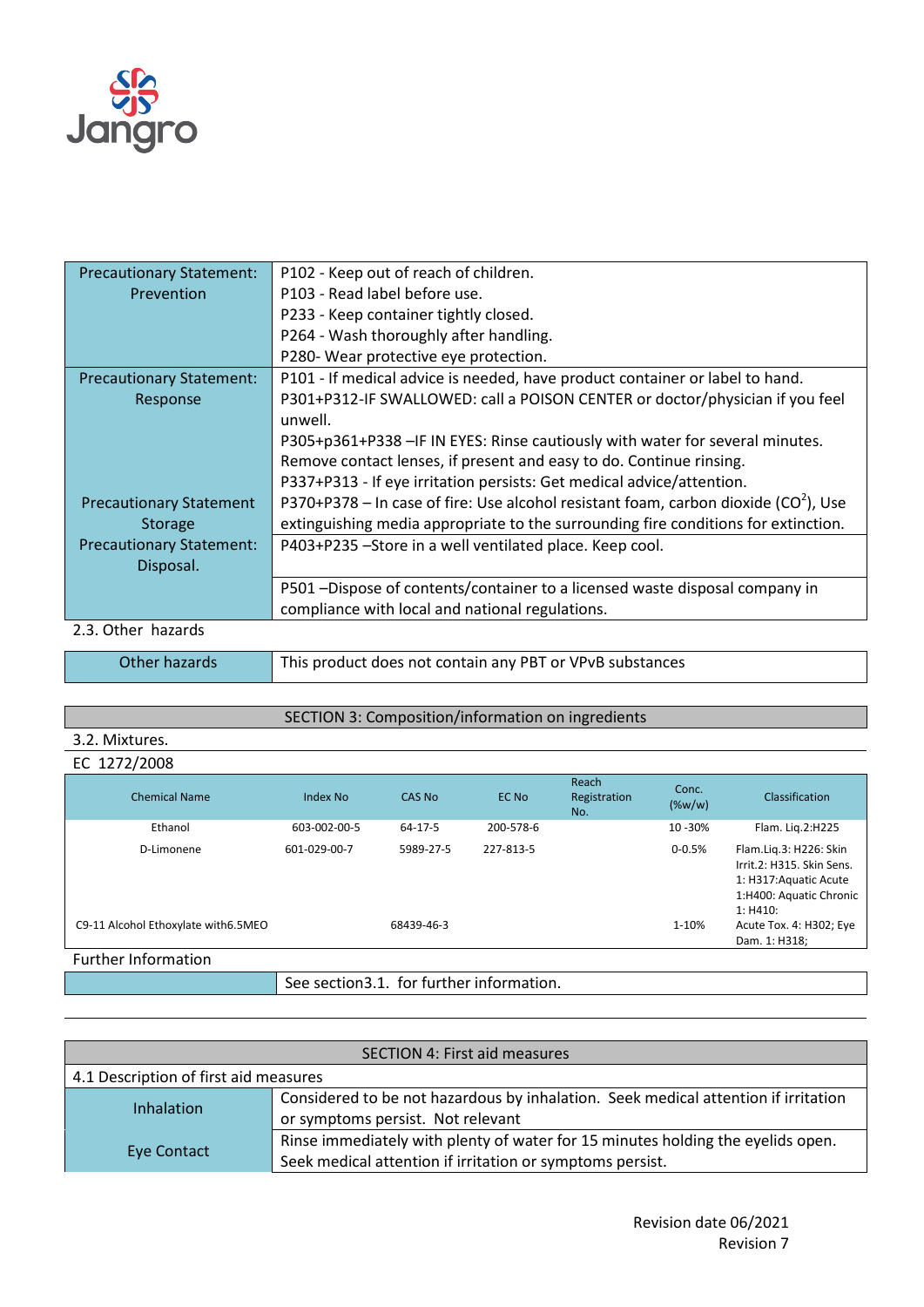

| <b>Skin Contact</b>                                                            | No irritation expected. Wash off immediately with plenty of soap and water. Seek<br>medical attention if irritation or symptoms persist. |  |
|--------------------------------------------------------------------------------|------------------------------------------------------------------------------------------------------------------------------------------|--|
| Ingestion                                                                      | Rinse mouth thoroughly. DO NOT INDUCE VOMITING. Seek medical attention if<br>irritation or symptoms persist.                             |  |
| 4.2 Most important symptoms and effects, both acute and delayed                |                                                                                                                                          |  |
| Inhalation                                                                     | No specific symptoms noted.                                                                                                              |  |
| <b>Eye Contact</b>                                                             | Causes serious eye irritation.                                                                                                           |  |
| <b>Skin Contact</b>                                                            | May cause allergic reactions in susceptible people.                                                                                      |  |
| Ingestion                                                                      | No specific symptoms noted.                                                                                                              |  |
| 4.3 Indication of any immediate medical attention and special treatment needed |                                                                                                                                          |  |
|                                                                                | If you feel unwell seek medical advice (show the label where possible) no specific                                                       |  |
|                                                                                | first aid measures noted.                                                                                                                |  |

| SECTION 5: Fire fighting methods                          |                                                                                 |  |  |  |
|-----------------------------------------------------------|---------------------------------------------------------------------------------|--|--|--|
| 5.1 Extinguishing media                                   |                                                                                 |  |  |  |
|                                                           | This product is not flammable. Use extinguishing media appropriate to the       |  |  |  |
|                                                           | surrounding fire conditions. Unsuitable media are not known.                    |  |  |  |
| 5.2 Special hazards arising from the substance or mixture |                                                                                 |  |  |  |
|                                                           | Decomposes in a fire giving off toxic fumes.                                    |  |  |  |
| 5.3 Advice for fire fighters                              |                                                                                 |  |  |  |
|                                                           | Wear protective gloves/protective clothing/eye protection/face protection. Wear |  |  |  |
|                                                           | suitable respiratory equipment when necessary.                                  |  |  |  |

| SECTION 6: Accidental release measures                   |                                                                                       |  |  |
|----------------------------------------------------------|---------------------------------------------------------------------------------------|--|--|
|                                                          | 6.1 Personal precautions, protective equipment and emergency procedures               |  |  |
|                                                          | Avoid contact with eyes. If eye irritation persists, get medical advice/attention. No |  |  |
|                                                          | smoking. Keep container tightly closed. Adopt best manual handling considerations     |  |  |
|                                                          | when handling, carrying or dispensing.                                                |  |  |
| 6.2 Environmental precautions                            |                                                                                       |  |  |
|                                                          | Do not allow product to enter drains. Do not flush into surface water.                |  |  |
| 6.3 Methods and material for containment and cleaning up |                                                                                       |  |  |
|                                                          | Clean spillage area thoroughly with plenty of water.                                  |  |  |
| 6.4 Reference to other sections                          |                                                                                       |  |  |
|                                                          | For waste disposable see section 13.                                                  |  |  |

## SECTION 7: Handling and storage

7.1 Precautions for safe handling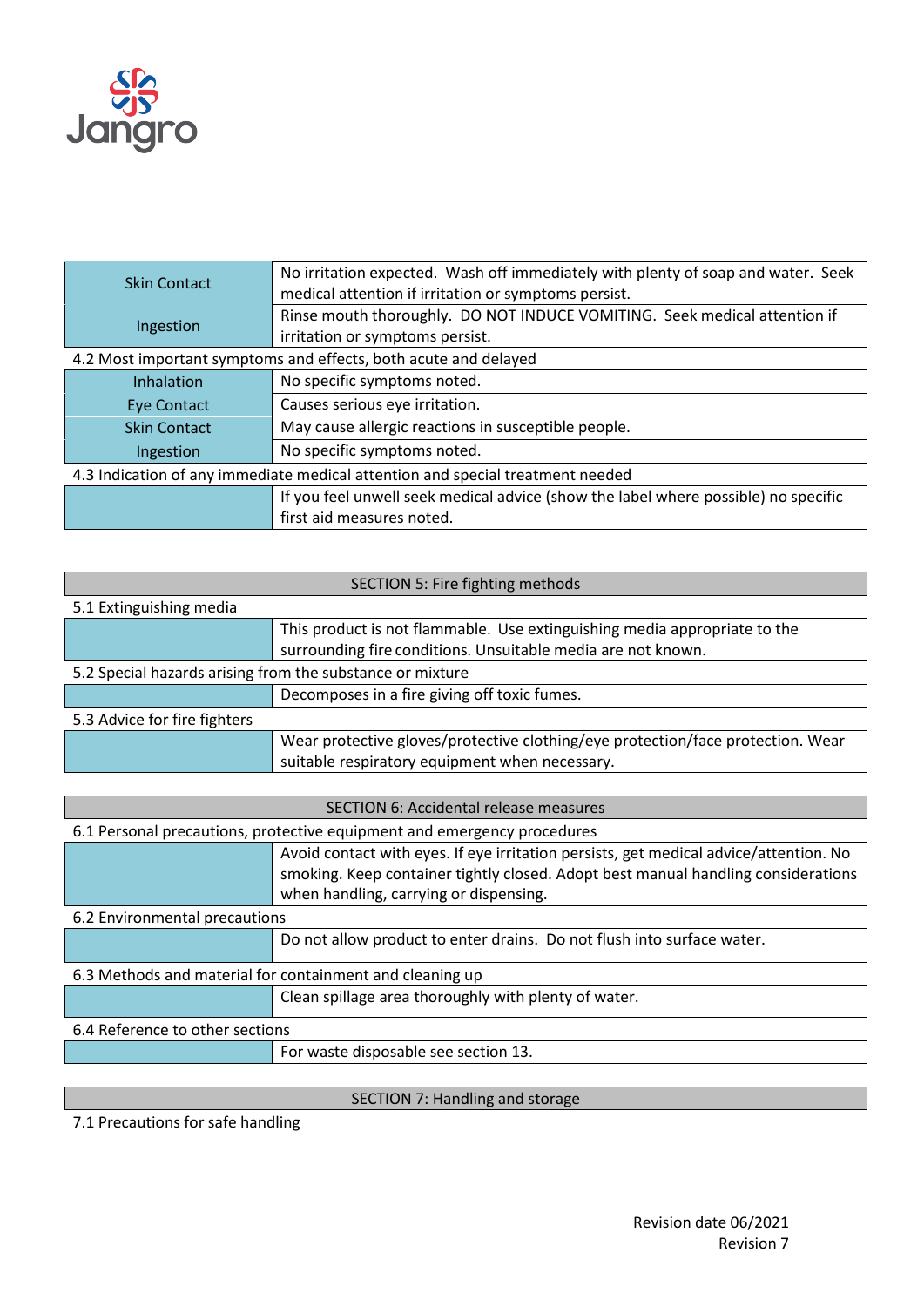

|                                                                | Avoid contact with eyes. Do not eat drink or smoke in areas where this product is<br>used or stored. Keep container tightly closed. Wash hands after handling the<br>product. Adopt best manual handling considerations when handling, carrying or<br>dispensing. |  |  |
|----------------------------------------------------------------|-------------------------------------------------------------------------------------------------------------------------------------------------------------------------------------------------------------------------------------------------------------------|--|--|
| 7.2 Conditions for safe storage, including any compatibilities |                                                                                                                                                                                                                                                                   |  |  |
|                                                                | Keep out of the reach of children. Keep in a cool, dry, well ventilated area. Keep<br>containers tightly closed. Store in correctly labelled containers. Do NOT allow to<br>freeze.                                                                               |  |  |
| 7.3 Specific end use(s)                                        |                                                                                                                                                                                                                                                                   |  |  |
|                                                                | Identified uses: Surface Cleaner Skin Cleanser Restricted to professional users.                                                                                                                                                                                  |  |  |

# SECTION 8: Exposure controls/personal protection

8.1 Control parameters Hazardous ingredients

|         | Workplace Exposure limit. |                        |             | Respirable dust |             |
|---------|---------------------------|------------------------|-------------|-----------------|-------------|
| Ethanol | <b>State</b>              | 8 hr TWA               | 15 min STEL | 8 hr TWA        | 15 min STEL |
|         | UK                        | 1920 mg/m <sup>3</sup> |             |                 |             |

| DNEL/PNEC value  |                   |
|------------------|-------------------|
| <b>DNEL/PNEC</b> | No data available |

8.2. Exposure controls

| Appropriate engineering | No smoking. Keep containers tightly closed. Keep in a cool, dry, well ventilated.   |
|-------------------------|-------------------------------------------------------------------------------------|
| controls                | area                                                                                |
| Individual protection   | Wear approved safety goggles, provide eye wash station.                             |
| measures                |                                                                                     |
| Eye/Face protection     | Wear approved safety goggles. Provide eye wash station. Personal protective         |
|                         | equipment for eye and face protection should comply with European Standards EN      |
|                         | 166.                                                                                |
| Respiratory protection. | None required if airborne concentrations are maintained below the exposure          |
|                         | limited listed in Exposure Limit information. Use certified respiratory protection  |
|                         | equipment meeting EU requirements (89/656/EEC, 89/686/EEC) or equivalent,           |
|                         | when respiratory risks cannot be avoided or sufficiently limited by technical means |
|                         | of collective protection or by measures, methods or procedure of work               |
|                         | organisation.                                                                       |
| Environmental           | Do not empty into drains. Do not flush into surface water.                          |
| Exposure controls       |                                                                                     |
|                         |                                                                                     |

| SECTION 9: Physical and chemical properties               |                       |  |
|-----------------------------------------------------------|-----------------------|--|
| 9.1 Information on basic physical and chemical properties |                       |  |
| <b>State</b>                                              | Impregnated wet wipes |  |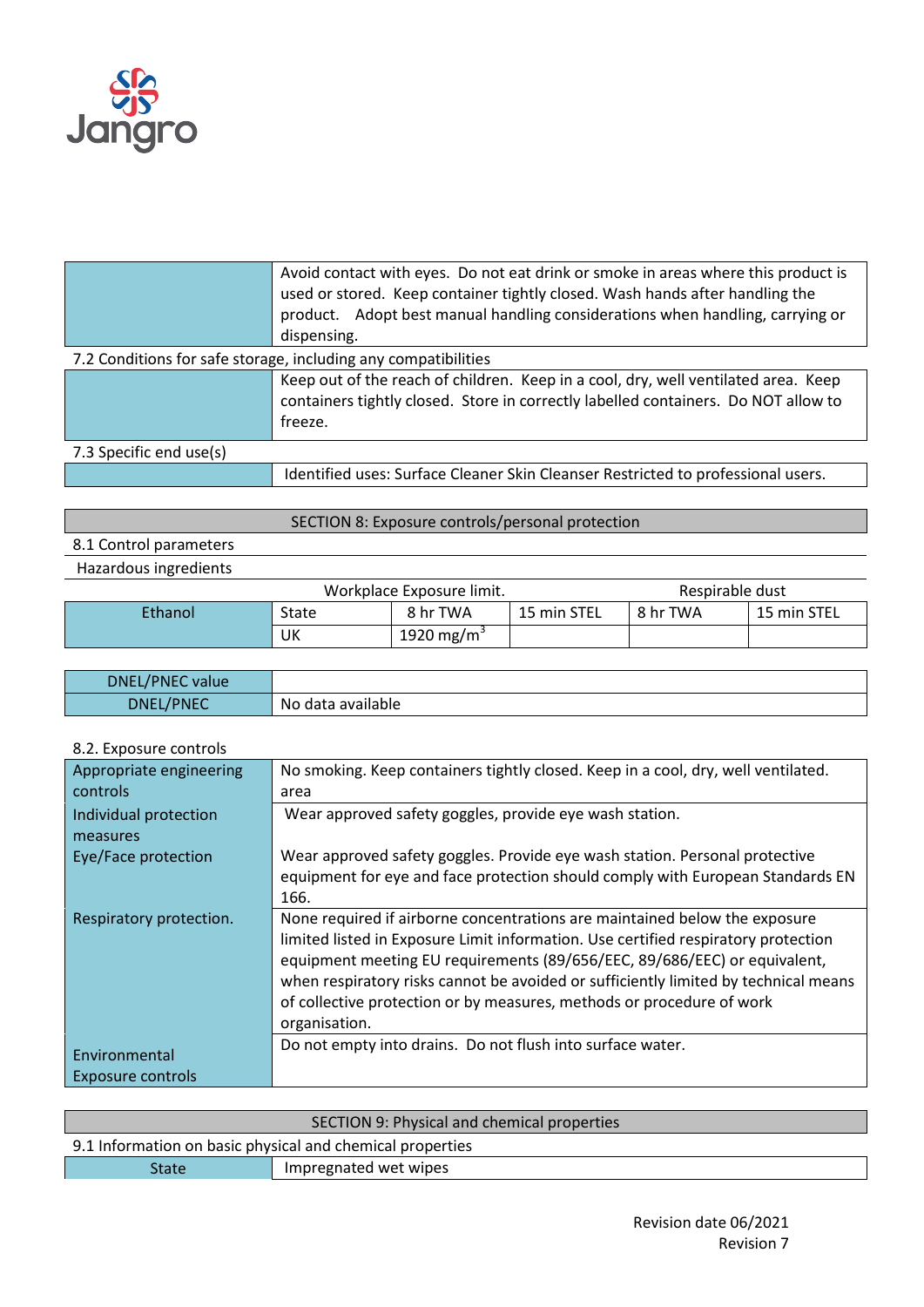

| Colour      | White                                                                              |
|-------------|------------------------------------------------------------------------------------|
| Odour       | Characteristic                                                                     |
| pH          | $5.5 - 6.5$                                                                        |
|             | 34°C Although the flashpoint of the liquid is<60°C this fluid is fully absorbed by |
| Flash point | the non woven fabric substrate ie. there is no free fluid within the packaging in  |
|             | which the preparation is contained and the preparation will not burn.              |

### 9.2 Other information

|  | This product does not support combustion |
|--|------------------------------------------|
|--|------------------------------------------|

| SECTION 10: Stability and reactivity    |                                                                                                                         |  |
|-----------------------------------------|-------------------------------------------------------------------------------------------------------------------------|--|
| 10.1 Reactivity                         |                                                                                                                         |  |
|                                         | No specific reactivity hazards associated with this product.                                                            |  |
| 10.2 Chemical stability                 |                                                                                                                         |  |
|                                         | Stable under normal conditions. This product in not flammable. Will not<br>decompose if stored and used as recommended. |  |
| 10.3 Possibility of hazardous reactions |                                                                                                                         |  |
|                                         | Strong acids and strong bases. Strong oxidising agents.                                                                 |  |
| 10.4 Conditions to avoid                |                                                                                                                         |  |
|                                         | Heat. Do NOT allow to freeze.                                                                                           |  |
| 10.5 Incompatible materials             |                                                                                                                         |  |
|                                         | Strong acids and strong bases. Strong oxidising agents.                                                                 |  |
| 10.6. Hazardous decomposition products  |                                                                                                                         |  |
|                                         | Burning produces irritating, toxic and obnoxious fumes.                                                                 |  |

# SECTION 11: Toxicological information

## 11.1 Information on toxicological effects

| Hazardous ingredients        |                              |            |                       |
|------------------------------|------------------------------|------------|-----------------------|
| Ethanol                      | 440mg/kg<br>IVN Rat<br>LD50  |            |                       |
|                              | ORL Mus LD 50 3450mg/kg      |            |                       |
|                              | ORL Rat LD50 7060mg/kg       |            |                       |
| Alcohols.C9-C16              | LD50 >2000mg/kg<br>Dermal    |            |                       |
| Ethoxylated                  | LD50 300-<2000mg/kg<br>Oral  |            |                       |
| D-limonene                   | Orl Mus<br>5600mg/kg<br>LD50 |            |                       |
|                              | 4400mg/kg<br>Orl Rat<br>LD50 |            |                       |
|                              | 3170mg/kg<br>SCU Mus LD50    |            |                       |
| Relevant hazards for product |                              |            |                       |
|                              | Hazard                       | Route      | <b>Basis</b>          |
|                              | Serious eye                  | <b>OPT</b> | Hazardous: Calculated |
|                              | damage/irritation            |            |                       |
|                              |                              |            |                       |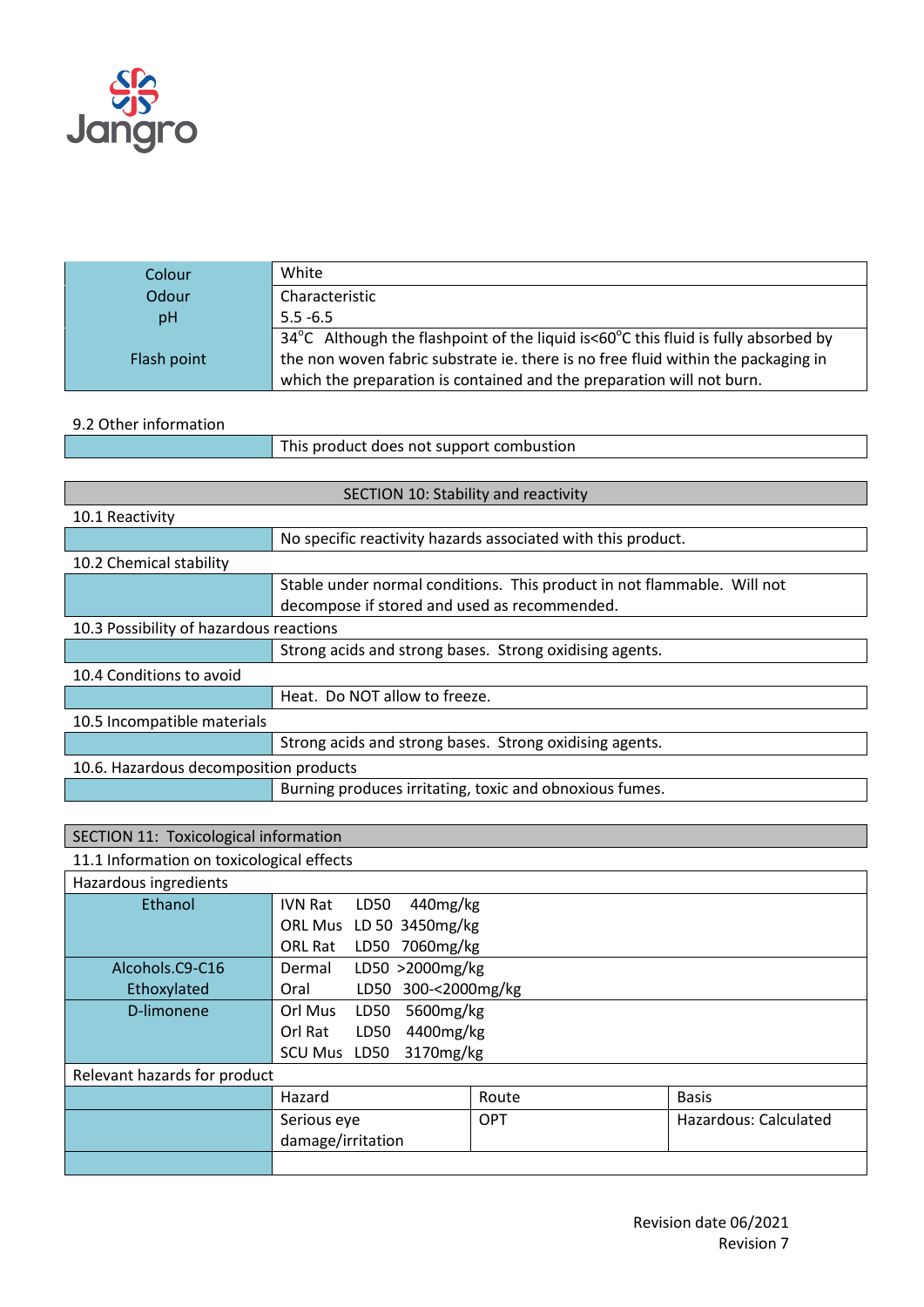

| Symptoms/ routes of exposure.    |                                                                                |  |
|----------------------------------|--------------------------------------------------------------------------------|--|
| Skin contact                     | May cause allergic reaction in susceptible people.                             |  |
| Eye contact                      | There may be irritation and redness. The eyes may water profusely, if symptoms |  |
|                                  | persist or are concerned get medical advice.                                   |  |
| Ingestion                        | Based on available data classification criteria are not met.                   |  |
| <b>Inhalation</b>                | Based on available data the hazard criteria are not met.                       |  |
| Delayed/immediate                | Immediate effects can be expected after short-term exposure.                   |  |
| effects.                         |                                                                                |  |
| 11.1.4 Toxicological Information |                                                                                |  |
|                                  | No data available                                                              |  |

| <b>SECTION 12: Ecological information</b> |                                                                                |  |
|-------------------------------------------|--------------------------------------------------------------------------------|--|
| 12.1 Toxicity                             |                                                                                |  |
| Alcohols, C9-C11                          | Algae<br>72H IC50 >10-<=100 mg/l                                               |  |
| Ethoxylated                               | 72H IC50 >10-<=100mg/l<br>Fish                                                 |  |
|                                           |                                                                                |  |
| 12.2 Persistence and degradability        |                                                                                |  |
|                                           | The surfactant(s) contained in this preparation complies (comply) with the     |  |
|                                           | biodegradability criteria as laid down in Regulation (EC) No. 648/2004 on      |  |
|                                           | detergents. Data to support this assertion are held at the disposal of the     |  |
|                                           | competent authorities of the Member States and will be made available to them, |  |
|                                           | at their direct request or at the request of a detergent manufacturer.         |  |
| 12.3 Bioaccumulative potential            |                                                                                |  |
|                                           | No bioaccumulation potential.                                                  |  |
|                                           |                                                                                |  |

### 12.5. Result of PBT and VPvB assessment

|                            | This product does not contain any PBT or VPvB substances. |
|----------------------------|-----------------------------------------------------------|
| 12.6 Other adverse effects |                                                           |
|                            | Not known.                                                |
|                            |                                                           |

SECTION 13: Disposal considerations 13.1 Waste treatment methods Contact a licensed waste disposal company. Dispose of as special waste in compliance with local and national regulations. For disposal within the EC, the appropriate code to the European Waste Catalogue (EWC) should be used. Empty containers can be sent to landfill after cleaning, if in compliance with, local and national regulations.

|  | <b>SECTION 14: Transport Information</b> |
|--|------------------------------------------|
|  |                                          |

14.6. Special precautions for user: Not applicable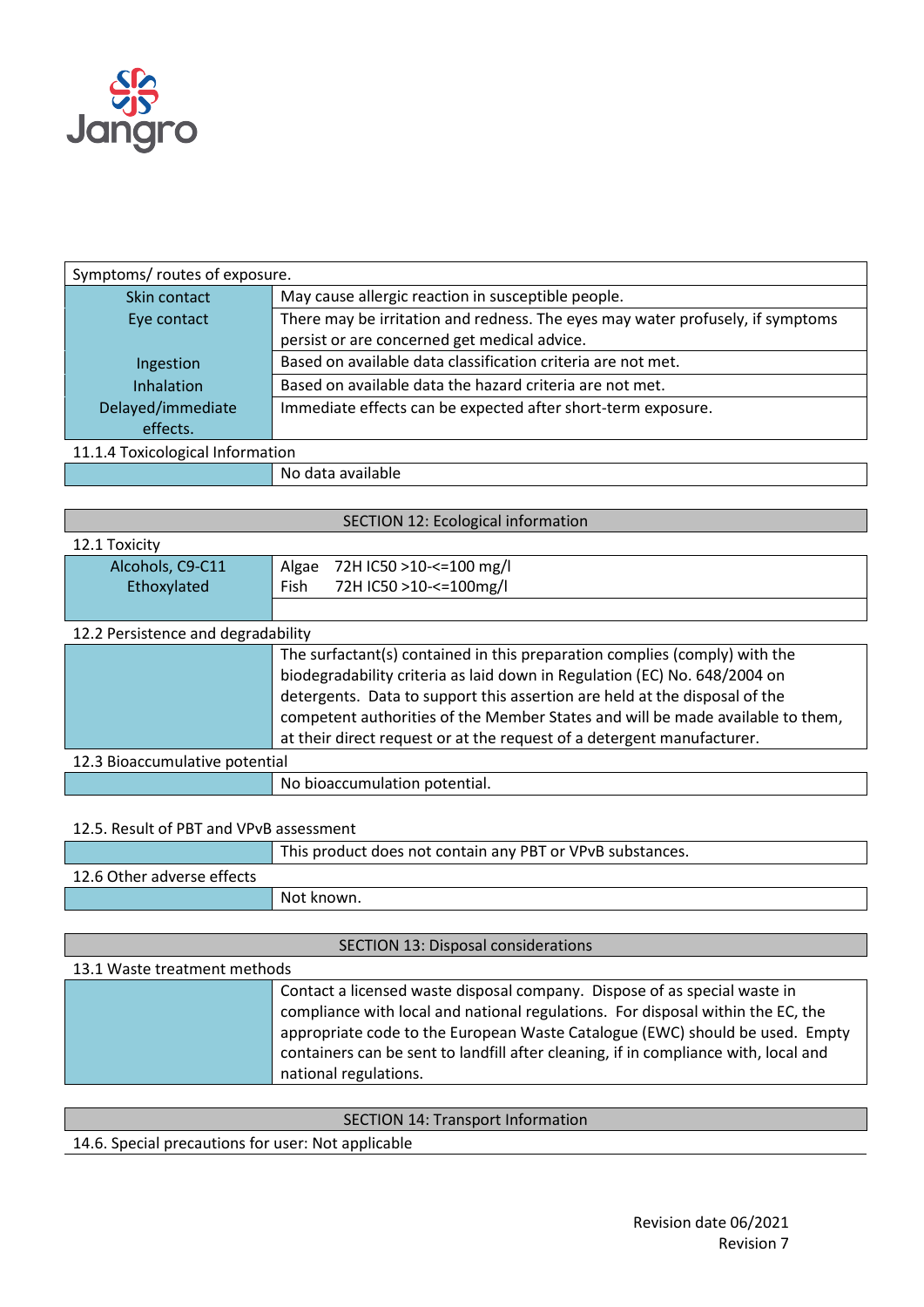

| Further information             |                                                                                                      |
|---------------------------------|------------------------------------------------------------------------------------------------------|
|                                 | The product is not classified as dangerous for carriage.                                             |
|                                 |                                                                                                      |
|                                 | <b>SECTION 15: Regulatory information</b>                                                            |
|                                 | 15.1 Safety, health and environmental regulations/legalisation specific for the substance or mixture |
|                                 | EU Regulation. This is a cosmetic product regulated by Directive 76/768 (as                          |
|                                 | amended) & Regulation EC No1223/2009 (as amended) and is thus exempt from                            |
|                                 | the Safety Data Sheet requirements of Regulation EC No 453/2010. It is also                          |
|                                 | exempt from the classification, Labelling and Packaging Regulation (EC) No                           |
|                                 | 1272/2008                                                                                            |
| 15.2 Chemical safety assessment |                                                                                                      |
|                                 | No chemical safety assessment has been carried out.                                                  |

| <b>SECTION 16: Other information</b> |                                                                                                                                                                                                                                                                                                                                                                                                                                                                                                                                            |  |
|--------------------------------------|--------------------------------------------------------------------------------------------------------------------------------------------------------------------------------------------------------------------------------------------------------------------------------------------------------------------------------------------------------------------------------------------------------------------------------------------------------------------------------------------------------------------------------------------|--|
| Other information                    |                                                                                                                                                                                                                                                                                                                                                                                                                                                                                                                                            |  |
| Revision                             | This document differs from the previous version in the following areas:<br>3-Mixtures<br>8-Further information.<br>12.1.-Toxicity<br>16-Glossary.                                                                                                                                                                                                                                                                                                                                                                                          |  |
| Phrases used in section 2<br>and $3$ | EU208-Contains D-limonene. May Produce an allergic reaction<br>H225-Highly flammable liquid and vapour.<br>H226-Flammable.<br>H302- harmful if swallowed.<br>H315-Causes skin irritation.<br>H317- May causes cause an allergic skin reaction.<br>H318- Causes serious eye damage.<br>H319- Causes serious eye irritation.<br>H400-Very toxic to aquatic life.<br>H410-Very toxic to aquatic life with long lasting effects.<br>R50/53-Very toxic to aquatic organisms, may cause long-term adverse effects in<br>the aquatic environment. |  |
| General information                  |                                                                                                                                                                                                                                                                                                                                                                                                                                                                                                                                            |  |
|                                      | Only trained personnel should use this material.                                                                                                                                                                                                                                                                                                                                                                                                                                                                                           |  |

Further information